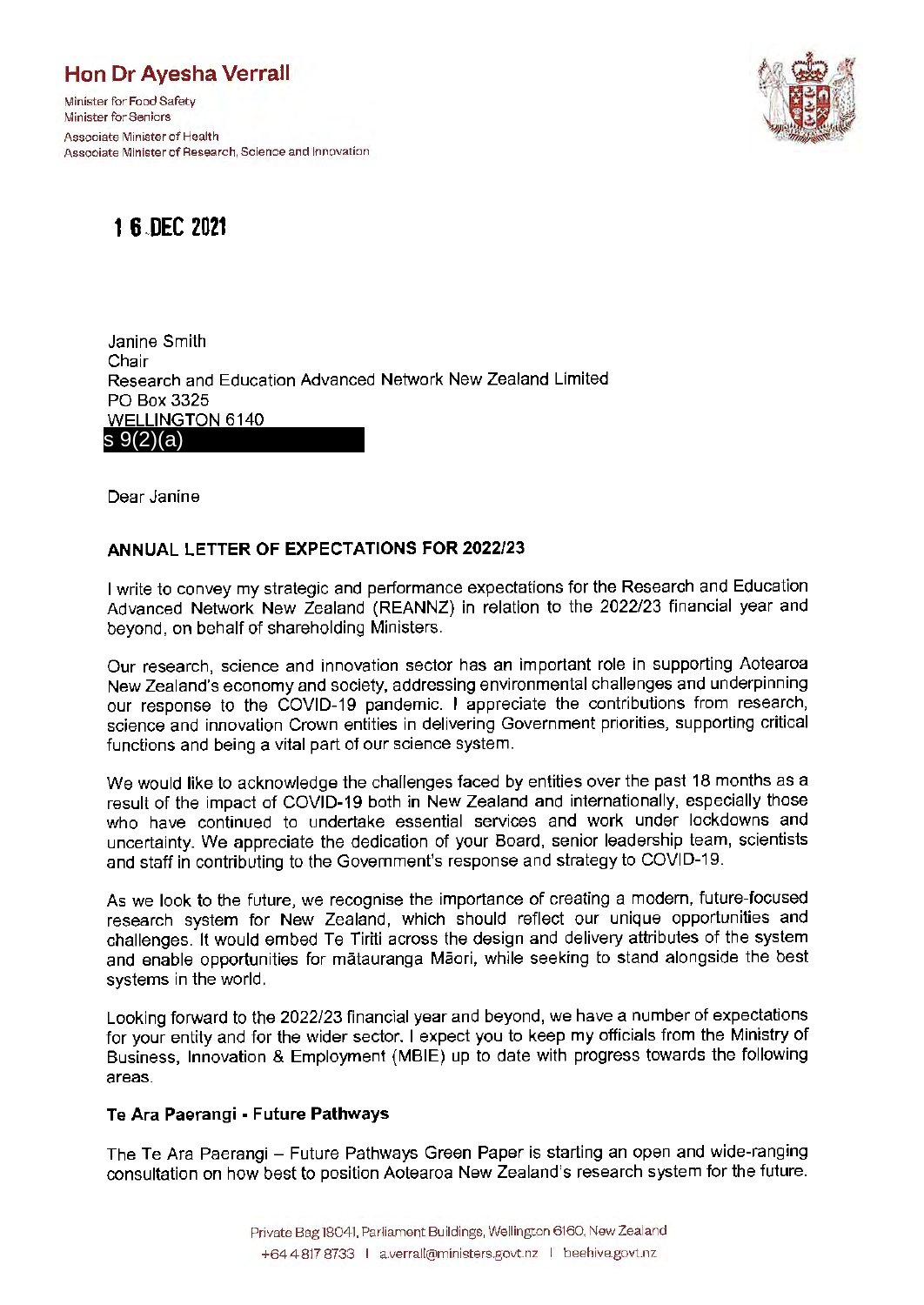The Green Paper emphasises the importance of having a modern, future-focused research system that is adaptable, resilient and connected.

Thank you for your collective and individual involvement on this work so far. We want to reiterate that we are not pre-committed to any solutions in the process, and we would appreciate open engagement from all levels of your organisation during the consultation process.

We would expect you to continue to engage with officials on ongoing initiatives, as these should not necessarily be paused in anticipation of any Future Pathways reforms. We would also expect research, science and innovation entities to continue to contribute to the work being undertaken by MBIE to inform Te Ara Paerangi.

## **Equity, Diversity & Inclusion**

Growing an equitable, diverse and inclusive workforce at all levels within the research, science and innovation sector is a key focus for Ministers. We expect entities to continue work in this area, including that entities will:

- Have employer policies and procedures that support diversity and inclusion (gender, age, ethnicity, disability and sexual orientation) and have a positive culture.
- Align relevant decisions with MBIE's *Diversity in Science Statement*, including in relation to advisory panels, boards and committees, to help ensure there is a diversity of people and perspectives in advisory, assessment and decision-making bodies.
- Align with work undertaken in relation to the Public Service Pay Gaps Action Plan to ensure your workplace is fair and equitable, especially for women, Maori, Pacific and ethnic employees.

## **Te Ao Maori**

We expect entities to continue developing capability, skills and networks between Maori and the RSI system, implement a co-development approach and strengthen Tiriti based relationships in the science sector to deliver benefits for Aotearoa New Zealand. I expect you will keep my MBIE officials updated on your work, including in relation to performance measures and indicators in this area.

### **Specific priorities for REANNZ**

During the 2022/23 financial year, in addition to my expectations above, I expect REANNZ will:

- Continue to work with members and MBIE to ensure that the upgrade is fit for purpose and meets the RSI communities needs.
- Support and contribute to the process, working with MBIE and other stakeholders, to consider new approaches to investment in eResearch infrastructure and services, and how REANNZ could be better positioned to support the system.

I also expect you to follow the advice provided in the Minister of State Services and Minister of Finance's Letter of Enduring Expectations, the Ministry of Business, Innovation and Employment's Monitoring Arrangements for MBIE-monitored Crown entities, and the general and good governance expectations outlined in Annex One. **Response** 

Your advice by 25 February 2022 on how you propose to respond to the expectations set out in this letter would be appreciated. I expect that you will keep my officials up to date on your progress towards meeting my expectations throughout the year, including when my priorities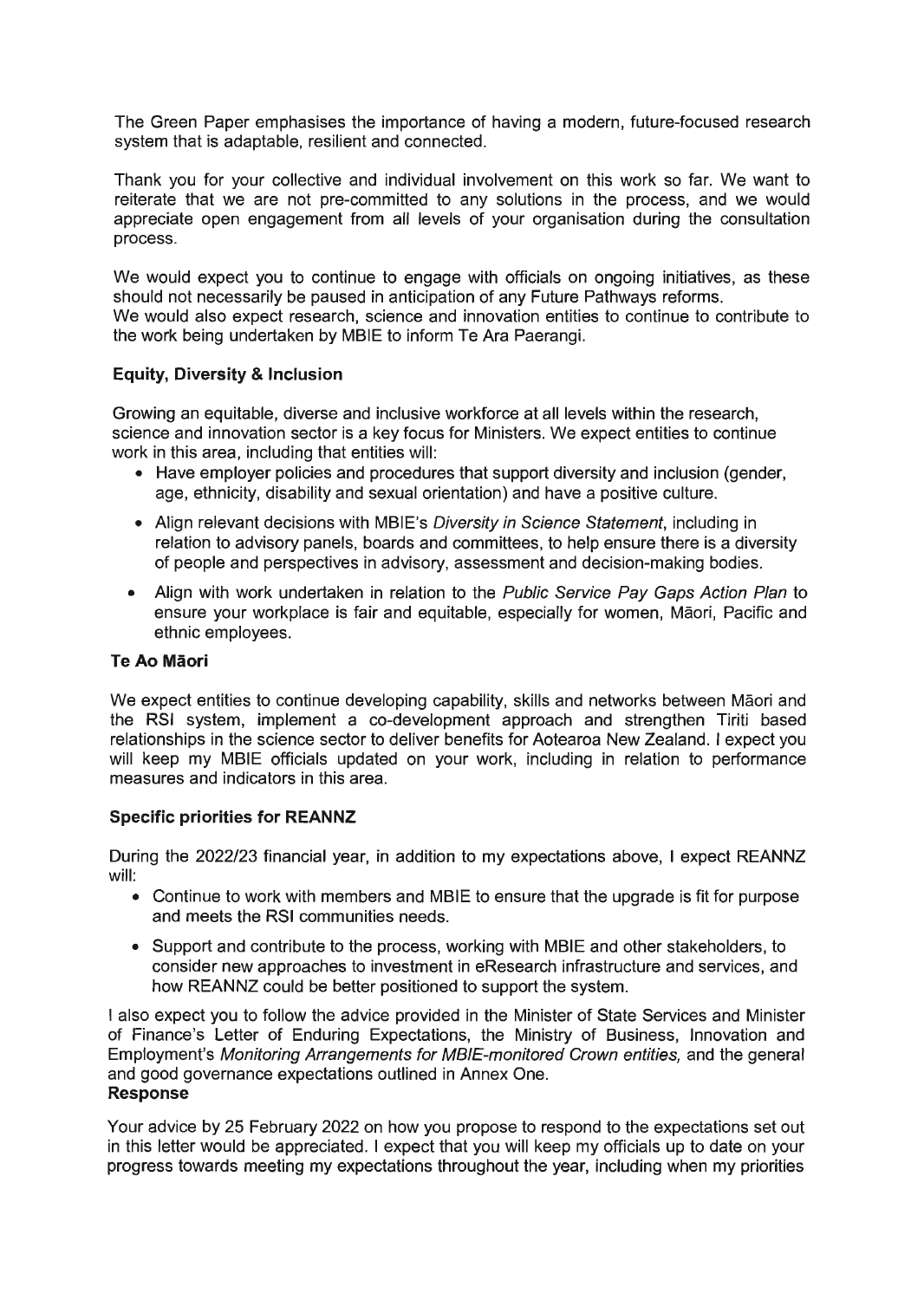are not being progressed.

Thank you again for the hard work and contributions of the Board, management team and staff.

Yours sincerely

*4;L* 

Hon Dr Ayesha Verrall **Associate Minister of Research, Science and Innovation** 

Copy to: Amber McEwen, Chief Executive, Research and Education Advanced Network New Zealand Limited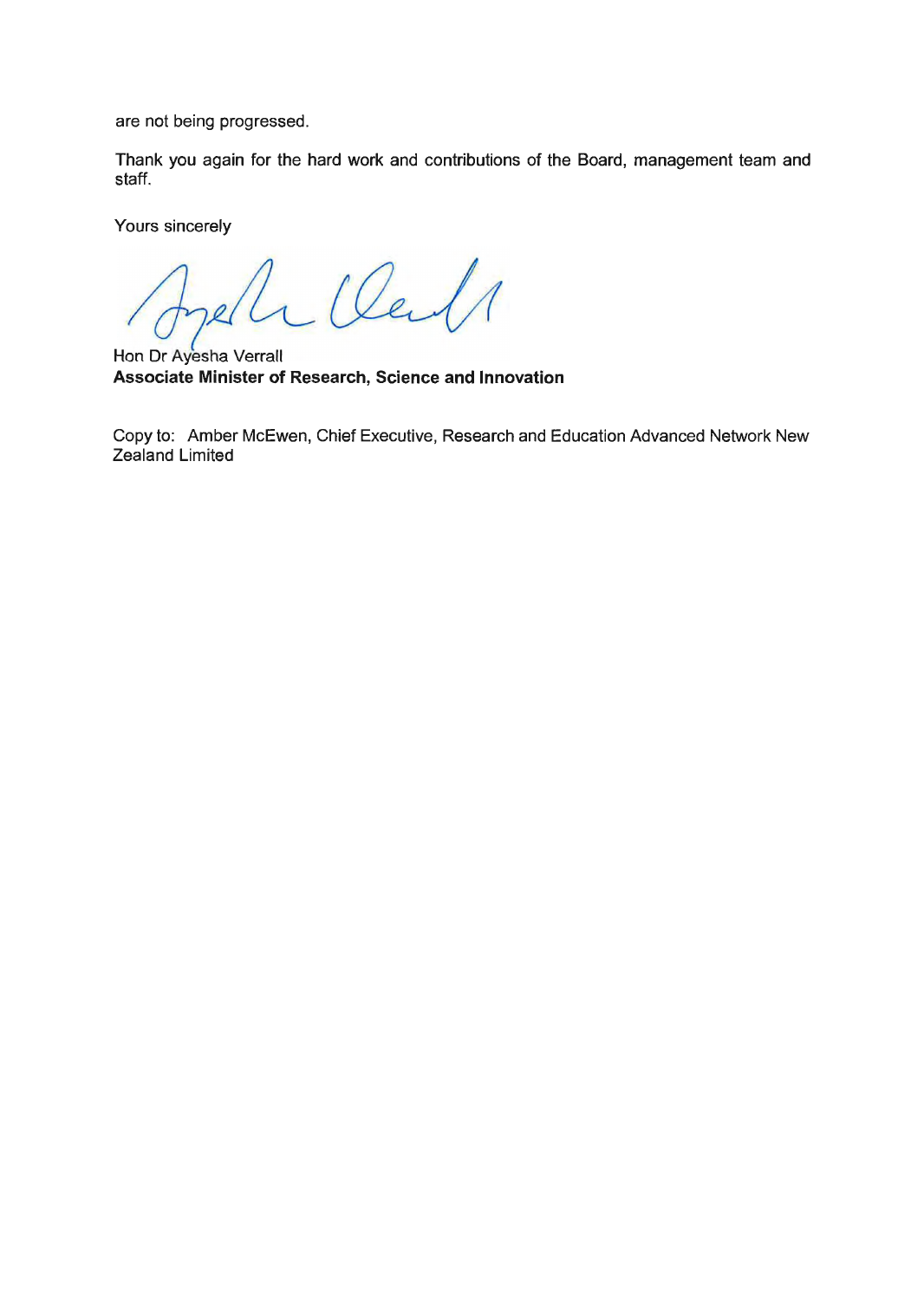## **Annex One: General and good governance expectations**

## **Effective boards**

Ensuring the Board is, and remains, high performing is essential. Performance evaluations help boards to improve performance and contribute to the Ministry of Business, Innovation and Employment's (MBIE) advice to Ministers on Board composition. I expect you to carry out an annual evaluation that is ideally conducted by an independent evaluator. Please provide me and MBIE with a summary of the results of the assessment, including the steps the Board is taking to respond to the results, and your view of the competency mix you need to work well as a board.

## **Deliver responsible governance with a broader measure of success**

I ask you to be part of a public sector that builds a New Zealand we can all be proud of; a public sector that recognises the value of every New Zealander and backs all our people. To do this I expect you to think holistically about the impact of your organisation's plans and programmes, prioritising interventions that make the biggest difference to lifting the current and future wellbeing of New Zealanders. In particular, I ask you to strengthen your efforts to partner with Maori organisations to improve services and outcomes for Maori.

I expect you to actively promote and develop the diversity of your workforce for the long term to encompass a broad spread of the experience, culture, perspective and lifestyle of those who live in New Zealand.

### **Executive remuneration**

Ministers acknowledge that boards are involved in setting the remuneration for the executive team. I expect that remuneration will be appropriately linked to performance and set at a level sufficient to attract and retain the necessary skills within the executive to enable you to operate successfully. At the same time, I expect boards to adopt good practice disclosure when reporting on executive remuneration and, if required, to be able to justify publicly the remuneration decisions that they have made. Shareholding Ministers remain focused on executive remuneration being communicated transparently, and it is expected this will be reflected in detailed disclosures in your annual reports.

## **Well-being**

Ministers expect all boards to be cognisant of the Government's focus on well-being. The Government's well-being approach is based on a balance of the four capitals in the Treasury Living Standards Framework - Financial, Human, Natural and Social Capital. Boards should consider and reflect the broader impact of their decisions and initiatives in planning and performance reporting. In this respect, some important aspects include corporate social responsibility and acting as a good employer, particularly if boards need to make decisions to respond to commercial or financial challenges such as the impact of COVID-19.

## **Effective monitoring of entity performance by boards and relationship with MBIE**

In addition to setting and driving a strategy that delivers on government priorities, your Board is the most important monitor of entity performance. I expect the Board to provide me with high quality information and analysis on entity performance against plan, implications for future performance, and risks and opportunities facing the entity.